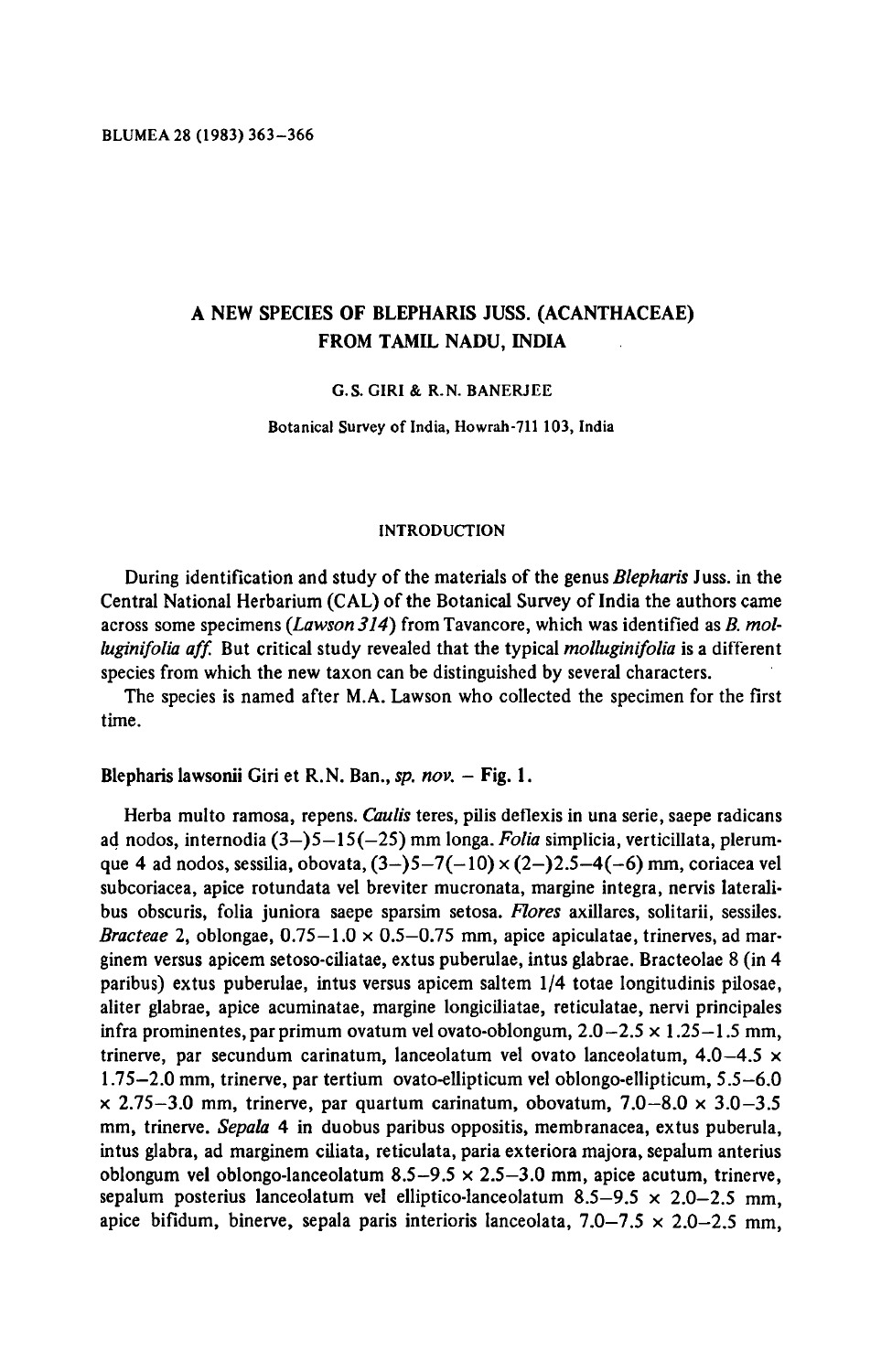

Fig. 1. — a. Habit; b. flower; c. bracts; d—g. bracteoles (1st, 2nd, 3rd & 4th pair); h—i. outer pair of sepals; j. inner pair of sepals; k. corolla; l. stamen; m. gynoecium. - After M.A. Lawson 314, holotype.

apice acuminata, uninervia. Corolla bilabiata, tubus 3.5—4.5 mm longus, extus glaber, intus annulis pilorum plumosomm infra afflxis staminum; labium superius perbreve vel rudimentarium, labium inferius bene evolutum, 5.5-6.5 mm e fauce tubi, trilobatum lobo medio parviore, extus dense puberulum, intus pilis albis deflexis vel uncinatis dense tectum, membranaceum, ad marginem ciliatum, subtiliter nervosum. Stamina 4, non diverse in magnitudine vel affixis, filamenta 1.25—1.5 mm longa, ad basin crassiora, glabra, prolongata super insertionem antherae; antherae  $1.5-1.75 \times 0.5$ mm, uniloculares, longiciliatae ad marginem apicemque, dorsaliter glabrae vel sub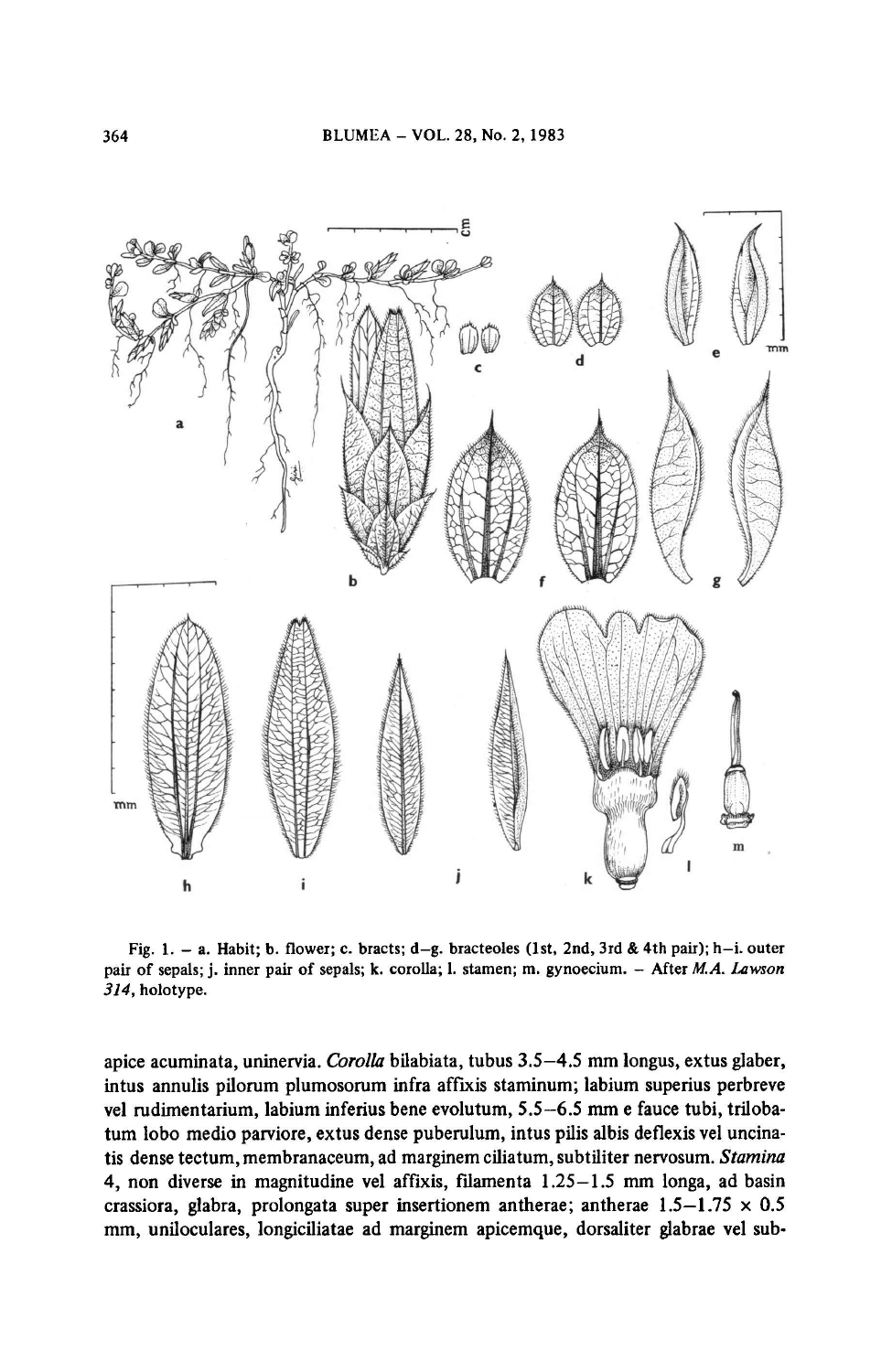glabrae. Ovarium cylindricum, 1.5 mm longum, glabrum, stylus 2.5—3.0 mm longus, glaber, styli basis deorsum producta, apicem ovarii cingens, cupulam inversam formans, stigma inconspicuum. Ovarium biloculare, ovulo singulo amplo in quoque loculo. Fructus non visus. -- Holotypus: M.A. Lawson 314 (CAL).

Much branched creeping herb; stem terete, with one line of deflexed hairs, often rooting at the nodes, internodes  $(3-)5-15(-25)$  mm long. Leaves simple, verticillate, usually 4 at nodes, sessile, obovate,  $(3-5-7(-10) \times (2-)2.5-4(-6)$  mm, coriaceous or subcoriaceous, apex rounded or shortly mucronate, margin entire, lateral nerves obscure, younger leaves often sparsely setose. Flowers axillary, solitary, sessile. Bracts 2, oblong,  $0.75-1.0 \times 0.5-0.75$  mm, apex apiculate, trinerved, margin towards apex setose ciliate, outside puberulous, inside glabrous. Bracteoles <sup>8</sup> (4 pairs); outside puberulous, inside towards the apex at least <sup>1</sup> /4th of the whole length hairy, rest glabrous, apex acuminate, margin long ciliate, reticulate, main nerves raised beneath, first pair ovate or ovate-oblong,  $2.0-2.5 \times 1.25-1.5$  mm, trinerved; second pair keeled, lanceolate or ovate-lanceolate,  $4.0-4.5 \times 1.75-2.0$  mm, trinerved; third pair ovate-elliptic or oblong-elliptic,  $5.5-6.0 \times 2.75-3.0$  mm, trinerved; fourth pair keeled, obovate,  $7.0-8.0 \times 3.0-3.5$  mm, uninerved. Sepals 4 in two opposite pairs; membranous, outside puberulous, inside glabrous, margin ciliated, reticulate; outer pair larger, anterior sepal oblong or oblong-lanceolate,  $8.5-9.5 \times 2.5-3.0$  mm, apex acute, trinerved, posterior sepal lanceolate or elliptic-lanceolate,  $8.5-9.5 \times 2.0-2.5$ mm, apex bifid, binerved; inner pair, smaller, lanceolate,  $7.0-7.5 \times 2.0-2.5$  mm, apex acuminate, uninerved. Corolla bilabiate; tube 3.5-4.5 mm long, outside glabrous, inside with <sup>a</sup> ring of plumose hairs below the attachment of stamens; upper lip very short or rudimentary; lower lip well developed, 5.5—6.5 mm long from throatof the tube, trilobed, middle lobe smaller, outside densely puberulous, inside densely covered with hooked or deflexed white hairs, membranous, margin ciliated, finely nerved. Stamens 4, not differing in size and attachment, filaments 1.25—1.5 mm long, thicker at the base, glabrous, prolonged above the insertion of the anther; anthers  $1.5-1.75 \times 0.5$  mm, one-celled, margin and apex long ciliated, dorsally glabrous or almost glabrous. Ovary cylindrical, 1.5 mm long, glabrous, style 2.5—3.0 mm long, glabrous, base of the style produced downwards encircling the top of the ovary forming an inverted cup-like structure, stigma inconspicuous. Ovary bilocular with one large ovule in each locule. Fruit not seen.

Distribution. India: Malabar Coast, Tamil Nadu, Cape Comorin, 21.xii.1893, M.A. Lawson 314 (holotype, CAL); Cape Comorin; Tamil Nadu, 26.vi.1971, T.A. Rao 8203 (CAL); Kerala Coast, Kovalum, 8.vi. 1971, T.A. Rao 8115 (CAL).

Ecology. Small prostrate herb growing along the granite rocky sea shore.

### AFFINITIES

The species is closely related to Blepharis exigua (Zoll.) Valet. ex Back. but differs in much branched creeping habit with internodes very short, leaves smaller obovate,